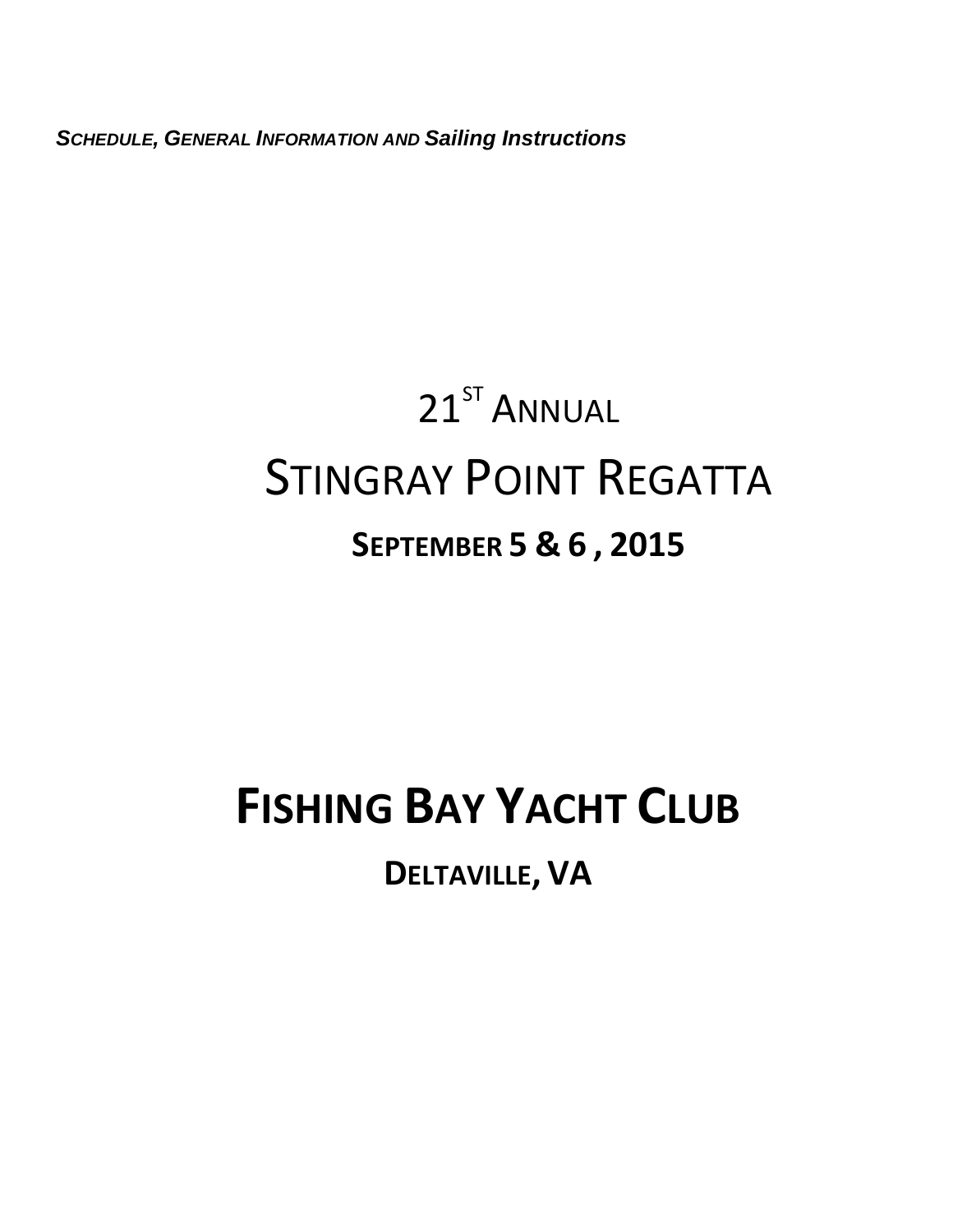# STINGRAY POINT REGATTA SCHEDULE

## SATURDAY AND SUNDAY SERIES RACES

Check In will be held on Friday, August 29. SKIPPERS MUST CHECK IN DURING THIS PERIOD and pick up their registration packet with official Entry List, Sailing Instructions, and any Addendums to the Sailing Instructions.

#### *Friday, September 4, 2015*

| $1600 - 1745$ | Check-In For the Saturday and Sunday Series                              |
|---------------|--------------------------------------------------------------------------|
| 1800          | <b>Mandatory</b> Skipper's Meeting adjacent to the Official Notice Board |
| 1830          | Welcome – Casual Reception Followed by Distance Race Awards              |

#### *Saturday, September 5, 2015*

| $0800 - 0900$ | <b>Continental Breakfast</b>          |
|---------------|---------------------------------------|
| 1100          | First Warning for Race One            |
| 1830 – 2230   | Dinner, Awards and Live Entertainment |

#### *Sunday, September 6, 2015*

| $0800 - 0900$ | <b>Breakfast</b>                           |
|---------------|--------------------------------------------|
| 1100          | First Warning for Race One                 |
| 1500 or asap  | <b>Casual Reception Followed by Awards</b> |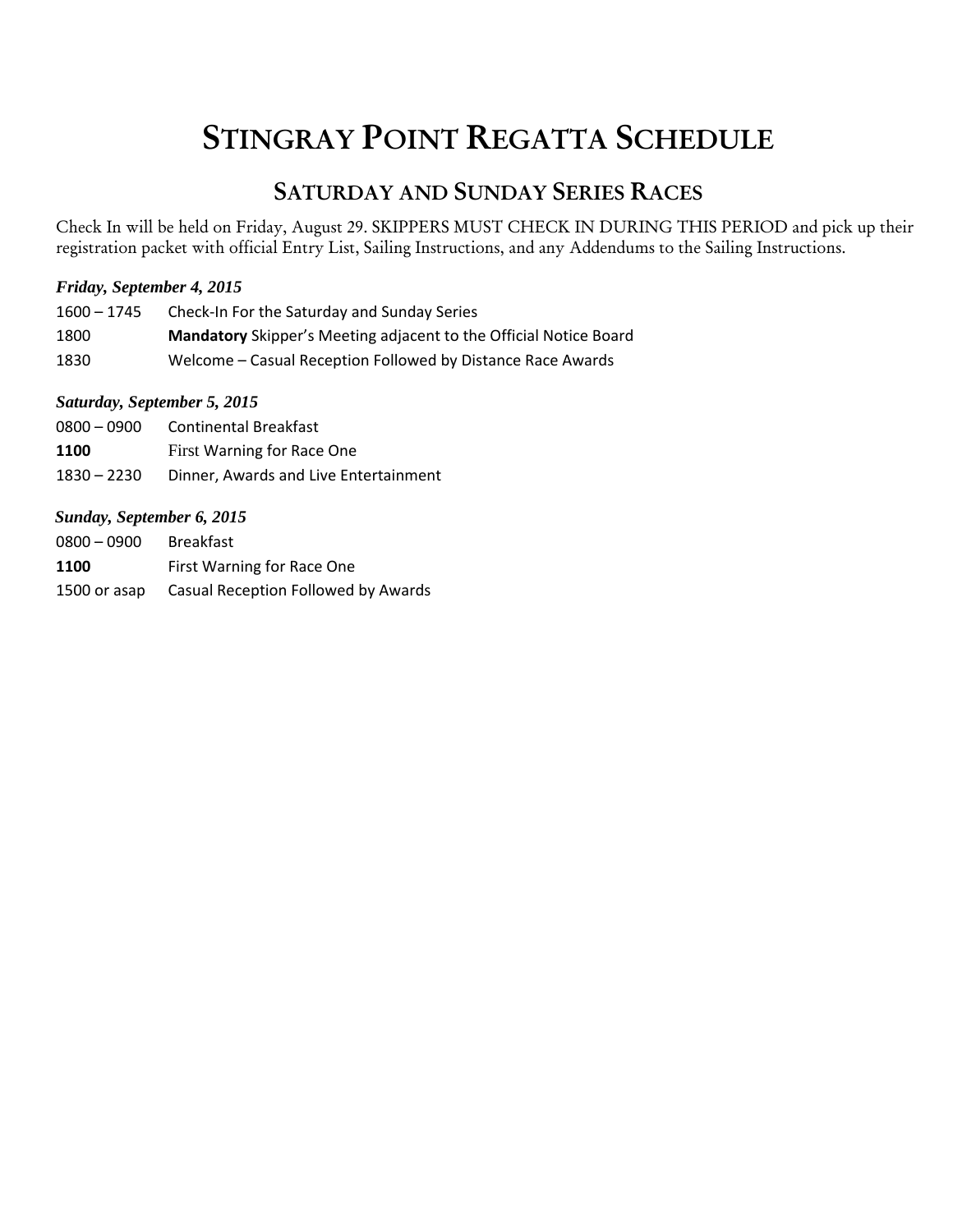# GENERAL INFORMATION

- 1. Race Headquarters will be located in the FBYC main clubhouse. Race Headquarters will be open for Check-In for the Distance Race from 0900-1030 on Friday, September 4, 2015 and for the Saturday and Sunday Series from 1600 to 1745 also on Friday.
- 2. There is limited parking at FBYC. Please follow instructions from the Parking Attendants. DO NOT PARK in areas designated NO PARKING ZONES. Vehicles found parked in NO PARKING ZONES will be towed at the owner's expense.
- 3. Camping is allowed in designated areas only. Water at the club is drinkable, but water supplies are limited. Please conserve water whenever possible.
- 4. The legal drinking age in Virginia is 21. Proof of age will be required to be served alcohol; minors will not be served alcohol. Intoxication or discourteous behavior will be grounds for expulsion from the event. Skippers and owners will be responsible for removing expelled crews and guests from the FBYC grounds. A BOAT IS SUBJECT TO IMMEDIATE DISQUALIFICATION IF ANY OF ITS UNDER-AGE CREW IS FOUND CONSUMING ALCOHOL.
- 5. FBYC is located in a residential area. We ask all participants to respect our neighbors and to minimize noise after 2300. Please OBEY the 15 MPH speed limit along the waterfront on Fishing Bay Road.
- 6. Sail repair and rigging service will be available at Latell Ullman Sails, located on Rt. 33 in Deltaville, cell# (804) 436-6644.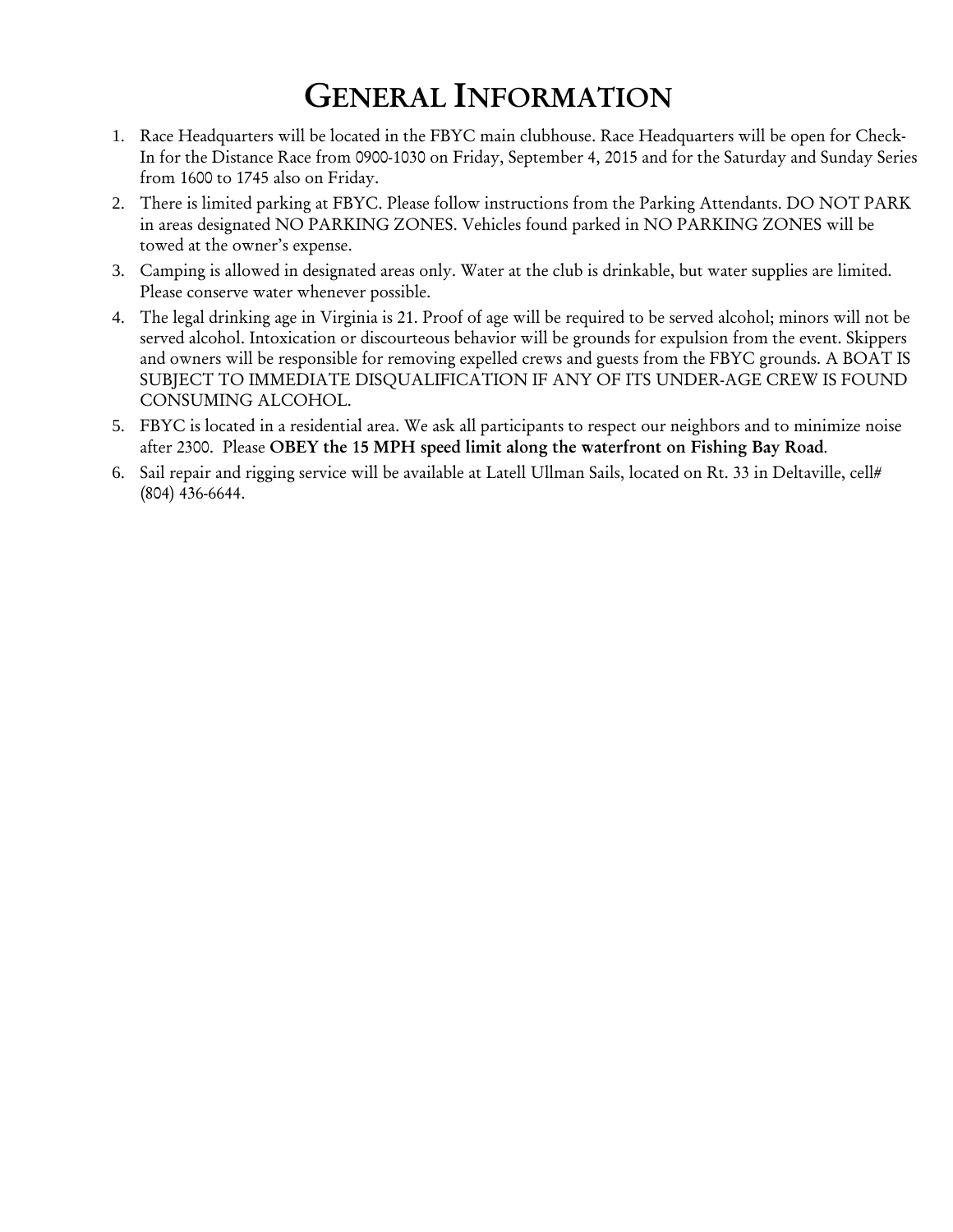# SAILING INSTRUCTIONS STINGRAY POINT REGATTA SATURDAY AND SUNDAY **SERIES**

## FISHING BAY YACHT CLUB DELTAVILLE, VA September 5 and 6, 2015

#### 1. RULES

The regatta will be governed by the 2013-2016 Racing Rules of Sailing (RRS), except as they are altered by these Sailing Instructions. If there are any discrepancies between the Notice of Race and these Sailing Instructions, the Sailing Instructions take precedent.

#### 2. OFFICIAL NOTICES

The Official Notice Board, located on the north side of the Main Clubhouse, will be used to advise contestants of changes in these Sailing Instructions and published starting times, protest meetings, and other official information. Notices affecting the day's races will be posted by 0830 on Saturday and by 0800 on Sunday. Notices affecting the schedule of races will be posted by 1830 on the day prior to the day such notices are effective. If a notice is posted, code flag "L" will be displayed on "Mr. Roberts" at her berth on the center dock in Jackson Creek. Posting of such notices shall be deemed notification of all contestants.

#### 3. SIGNALS MADE ASHORE

- a) Signals made ashore for both courses will be displayed from the Mr. Roberts at her berth, as described above.
- b) Code flag "AP" with two sounds indicates: "The races are postponed." The warning signal will be made no earlier than 75 minutes after Code Flag "AP" is lowered with one sound. This changes RRS Race Signals "AP".
- c) Any postponement ashore and/or the intentions of the Race Committee regarding the start of racing or the relocation of the race course will be broadcast on the designated VHF radio channel shown in paragraph 4(a) below at approximately 0830 on Saturday and Sunday.

#### 4. RADIO USE

- a) VHF channel 69 will be used by the Race Committee for communications to the fleet. The Race Committee will limit responses to transmissions from competitors except to acknowledge retirements, notifications of protests, acknowledgement of infringements, or requests for emergency assistance.
- b) The Race Committee may announce course descriptions prior to the race as well as shortening and change mark information, plus any other announcements they deem appropriate.
- c) Failure to transmit or, the failure of competitors to hear radio transmissions, are not grounds for Requests For Redress.
- d) These radio transmissions do not override any actual RC signals or course board information.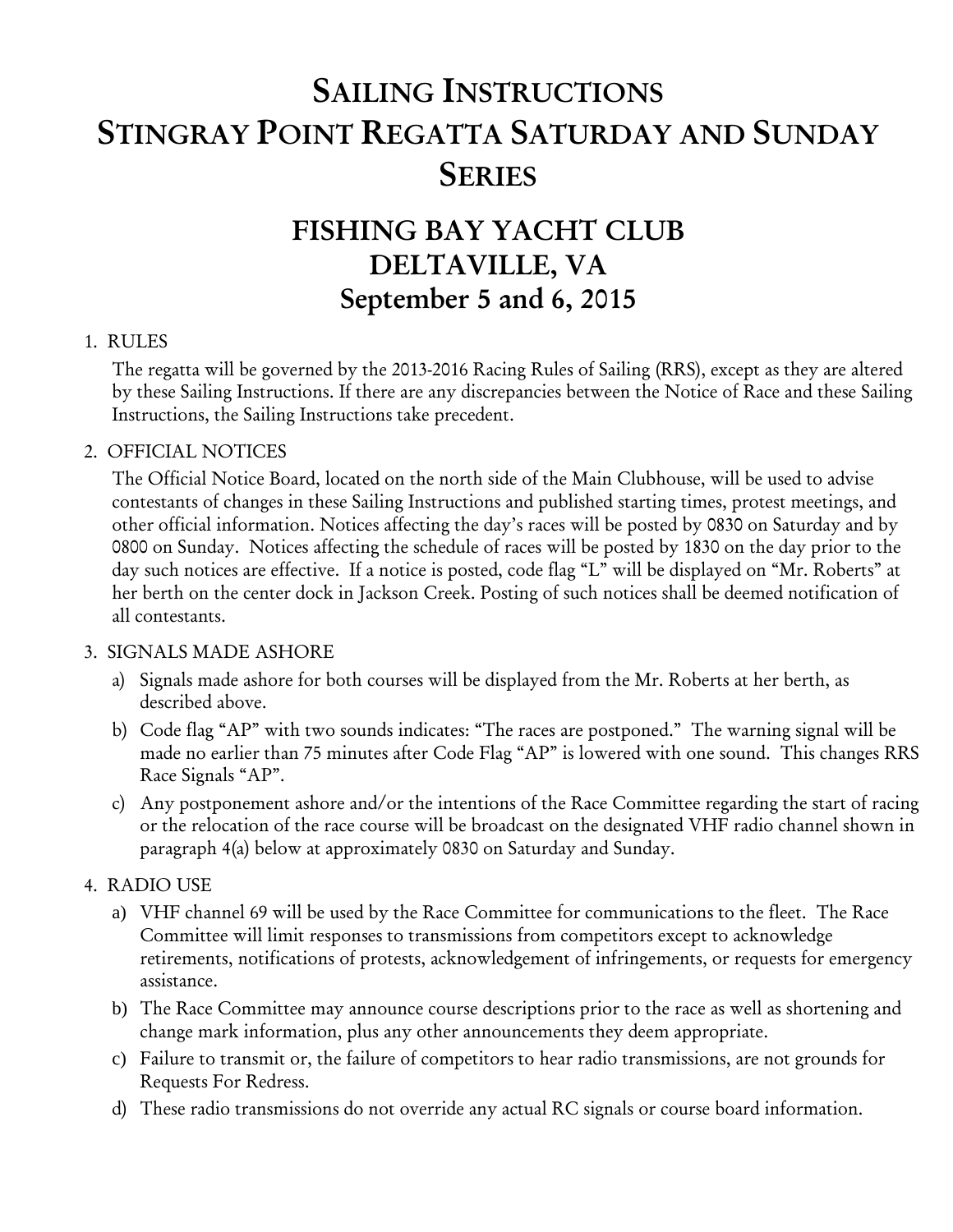#### 5. SCHEDULE OF RACES

Up to 4 races (which may vary by class) will be attempted on Saturday, and up to 3 races (which may vary by class) will be attempted on Sunday.

Races are scheduled as follows:

| Saturday, Sept. 5, 2015 | 1100 $1^{\text{st}}$ warning signal<br>Additional races to follow |
|-------------------------|-------------------------------------------------------------------|
| Sunday, Sept, 6, 2015   | 1100 $1^{\text{st}}$ warning signal<br>Additional race to follow  |

#### 6. CLASS FLAGS

A list of boats by class, will be posted on the Official Notice Board by the start of the Skipper's Meeting on Friday at 1800, along with a flag designation for each class. Class flags shall be flown from the backstay at all times while the boat is racing. Class flags will be as shown below and will be used as the class flag for the starting sequence.

| <b>ANTICIPATED CLASSES</b>           |                      | Course Board             |                             |
|--------------------------------------|----------------------|--------------------------|-----------------------------|
| Class                                | Class Flag           | <b>Class Designation</b> |                             |
| $I-70$                               |                      |                          |                             |
| PHRF A1                              | Code Flag 9          | A1                       |                             |
| PHRF A2                              | Neon Green streamer* | A2                       | *(included in race package) |
| PHRF B                               | Code Flag 6          | B                        |                             |
| PHRF C                               | Code Flag 7          | С                        |                             |
| PHRF Non-Spin.                       | Code Flag 5          | N                        |                             |
| Cruising (Non Sanctioned) White Flag |                      | W                        |                             |

### 7. RACING AREA

- a) The Race Course will be in the general vicinity of Piankatank River mark "3" (FBYC "C")
- b) There will be no heavy weather relocating. If at the discretion of the RC the conditions are too severe, N over A will be displayed with no races being held for the day.

#### 8. COURSES

- a) The attached Course Diagrams illustrates the course options. All rounding marks will be left to PORT.
- b) No later than the warning signal, the Race Committee Signal Boat shall display the course to be sailed for each class, the approximate magnetic compass bearing to the first mark, and the approximate distance to the first mark in nautical miles. If the course, bearing, or distance is unchanged for a later class or classes, there shall be a blank on the course board.
- c) Any course designation including an "S" means the finish line will be on the opposite side of the Signal Boat from the starting line. This typically will be the Starboard side of the Signal Boat.
- d) Courses displaying a numeral specify the number of legs to sail, typically 4 or 6, 3 or 5.
- e) For all courses, the Leeward Mark (#3) is not a mark of the course on the first upwind leg. Nor is it a mark of the course during the final downwind leg of all downwind finishes.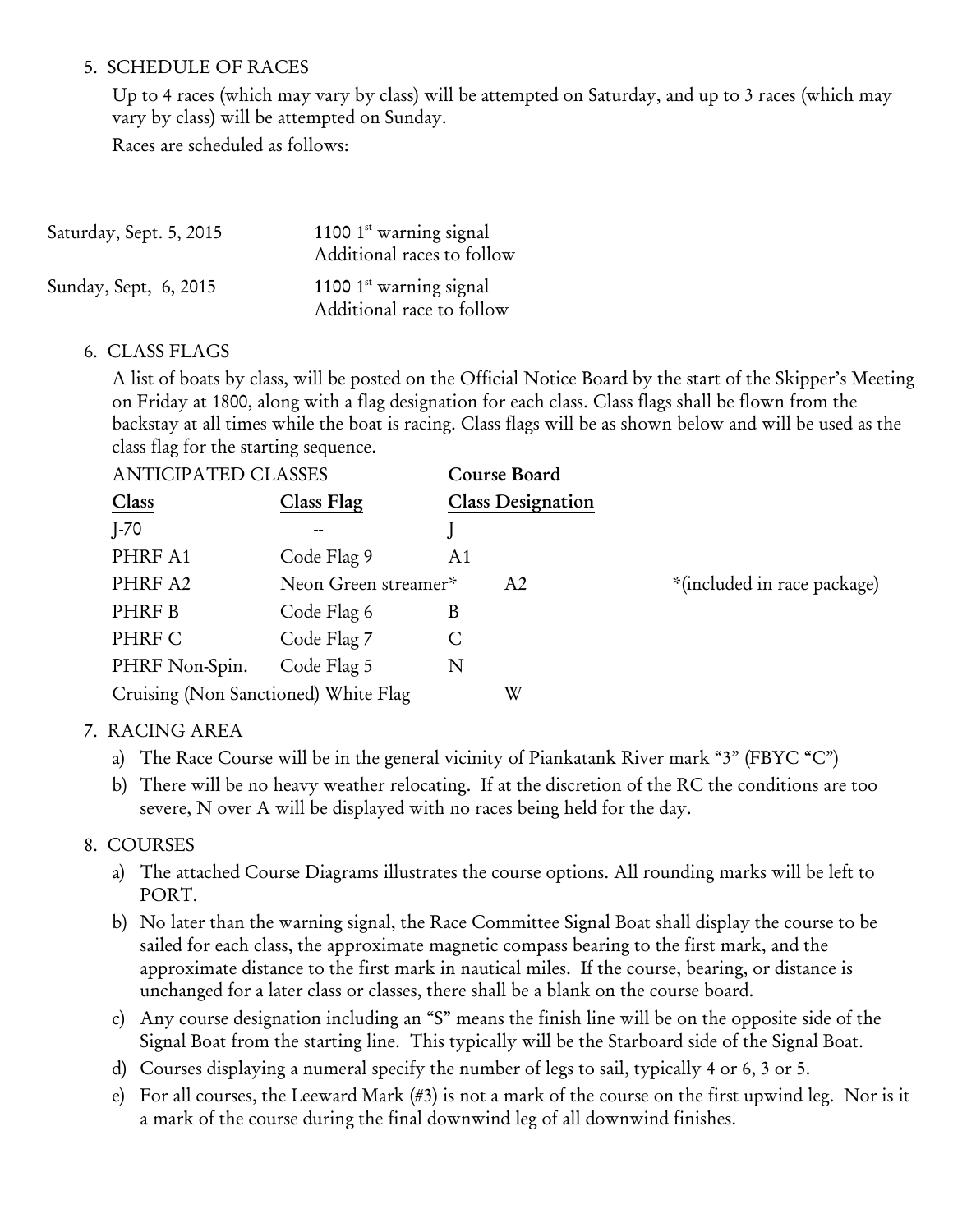- f) For all classes sailing to the Long Weather Mark (#1), the Short Weather Mark is not a mark of the course for either upwind or downwind legs.
- g) Upwind finishes for designated courses will occur between a Finishing boat and mark located to windward of the Long weather mark.
- h) During the final upwind leg of designated upwind finishing courses, the two weather marks are not marks of the course.
- i) All Triangular courses will use the Long weather mark for rounding.
- j) A reminder to all boats returning from a Windward Finish: Please stay well clear of boats that are still racing (either upwind or downwind), the Finish Line, and the Starting Line which may have a Start in progress.

### Example:

| $A1, A2, B$ J,C $ N $ |     | Classes                                                                                 |
|-----------------------|-----|-----------------------------------------------------------------------------------------|
| L4S                   |     | W4S TW Classes A1, A2, and B sail course L4S ; J and C sail course W4S ; N sails course |
| 300                   |     | Approximate magnetic bearing to the first mark for all classes is 300 degrees           |
| 1.25                  | 0.8 | 1.25 Approximate distance to the first mark for classes A1, A2, B, and N is 1.25 nm,    |

#### 9. MARKS

- a) All rounding marks of the course will be orange cylinders unless #10 (g) below applies.
- b) Regarding the two weather marks: the LONG weather mark will be a tall orange cylinder and the nearer weather mark will be a standard size orange cylinder.
- c) The starting mark, and the finish mark for downwind finishes, will be yellow cylinders.
- d) A leeward mark (orange cylinder will be placed a short distance to windward of the starting line.
- e) A gybe mark set for Triangular courses (example: "TW") will be an orange cylinder.
- f) Initial change mark will be as described in section 12 (a) of these Sailing Instructions.

#### 10. THE START

- a) Races will be started in accordance with the system described in RRS Rule 26 except as noted in 10 (b) below.
- b) The Race Committee, as a courtesy, will attempt to announce over the designated VHF channel the final countdown seconds of each starting sequence. A failure of this announcement will not be grounds for requesting redress. This modifies RRS 26.
- c) Each boat is requested, as a courtesy, to check-in before the warning signal for first race of each day, by passing by the stern of the Race Committee Signal Boat on starboard tack and hailing her sail number and class and being acknowledged by the Race Committee. A boat may not protest a breech of this instruction. This changes RRS 60.1.
- d) The Starting Line will be between a staff displaying an orange flag on the Race Committee Signal Boat and the non-course side of the PIN, an adjacent yellow cylinder. The line will be located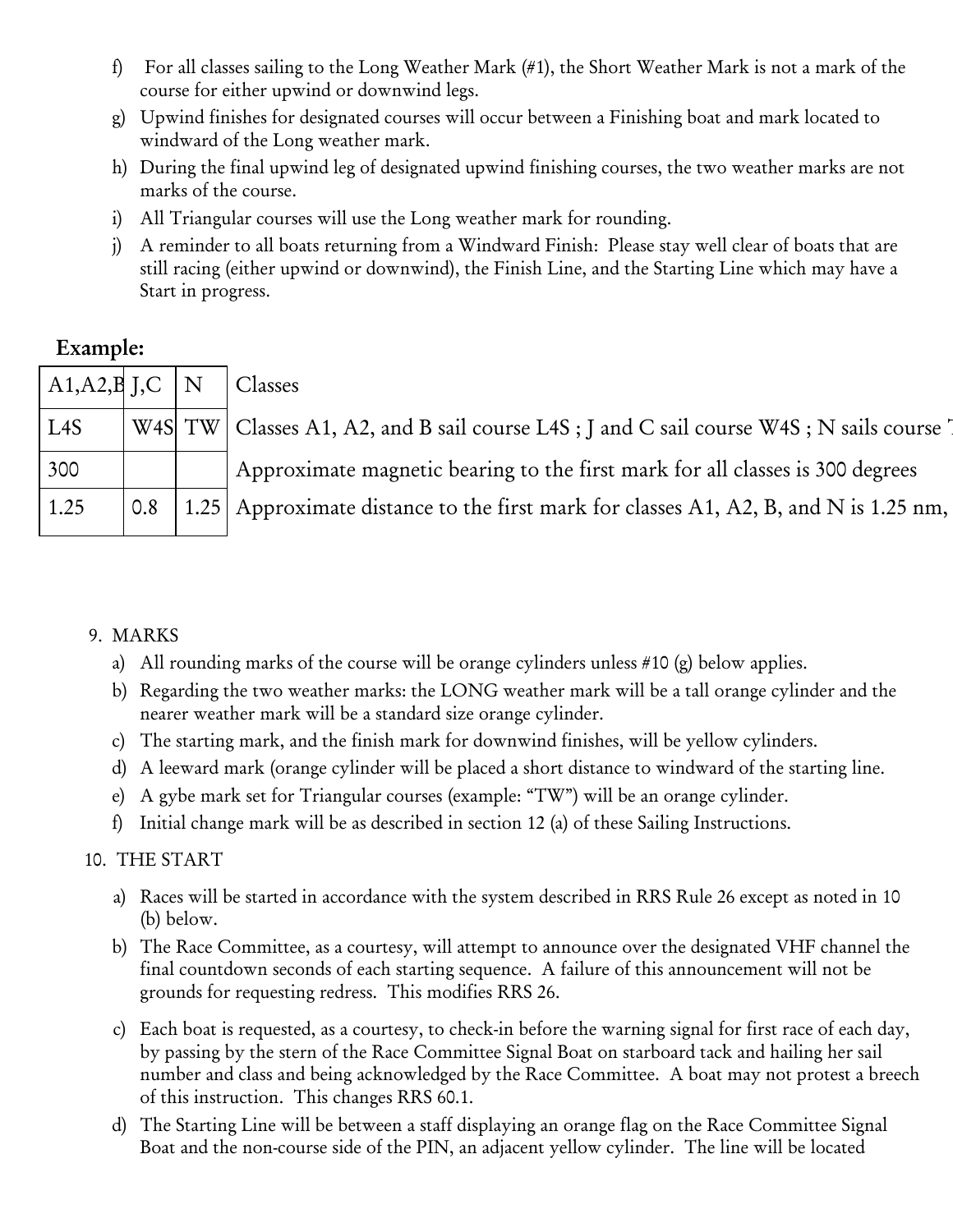approximately 100 yards to leeward of the leeward mark of the course, which will be an orange cylinder.

- e) For subsequent races, the Race Committee may sound an attention signal of multiple short sounds approximately one (1) minute before each Warning Signal, as the Second Substitute is lowered. This is not a timed signal. This may also be preceded by an announcement on the designated VHF channel.
- f) Boats whose preparatory signal has not been made shall keep clear of the starting area and of all boats whose preparatory signal has been made. Boats that fail to abide by these restrictions may be subject to protest.
- g) If, after the start of one or more classes, it becomes necessary to change the bearing for their second upwind leg, the Race Committee will postpone the starting sequence for fleets that have not started. Before the start of the next sequence, "L" will be hoisted to inform boats to check the course board, and "C" will be hoisted. The subsequent starting classes under the "C" flag, will sail to the change mark.
- h) A boat shall not start later than 10 minutes after her starting signal. A boat starting more than 10 minutes after her starting signal shall be scored DNS. This changes Rule A4.
- i) The Race Committee Signal Boat may set a limit buoy. The limit buoy, the Signal Boat, and the space between them shall be considered to be part of the starting mark.
- j) In conjunction with 14 (b) below, anytime a mark (or line) boat is maneuvering to set the pin, and/or during the final two minutes of any starting sequence when the mark boat is positioning (or anchored) at the pin to assist in identifying OCS yachts, she shall have right-of-way over all yachts racing or intending to race.

#### 11. RECALLS

a) The race committee may attempt to notify OCS boats by broadcasting their sail number or boat name over the designated VHF channel. Failure of a boat to hear her recall notification, her position in the sequence of notifications, or the promptness of the notifications, shall not relieve her of the obligation to start correctly nor will it be grounds for requesting redress. This modifies RRS 29.1.

#### 12. CHANGE OF COURSE BEARING AFTER THE START

- a) Only one change mark (yellow) will be set. All boats shall use the same change mark (shape TBD). The change mark shall be set at the approximate distance of the Short weather mark.
- b) If there is a second course change, the Race Committee will attempt to use the original orange color and shape marks. Any subsequent course changes will continue this pattern of alternating colors.
- c) The mark boat positioned near the Leeward mark signaling a change in bearing for the next upwind leg, will also display the appropriate class flag under the "C" flag if this bearing change applies only to some (but not all) classes. General direction of the bearing change will also be signaled via the use of a red or green flag.

### 13. THE FINISH

a) The Finish line on "S" designated courses will be between a staff displaying a blue flag on the Race Committee Signal Boat and the course side of an adjacent yellow cylinder. The Finish line on "non-S" designated courses will be between a staff displaying an orange flag on the

Race Committee Signal Boat and the course side of an adjacent yellow cylinder.

 For upwind finishes, the Finish line will be between a staff displaying an orange flag on a Race Committee boat (Signal or Mark Boat) and an adjacent orange mark to windward of the Long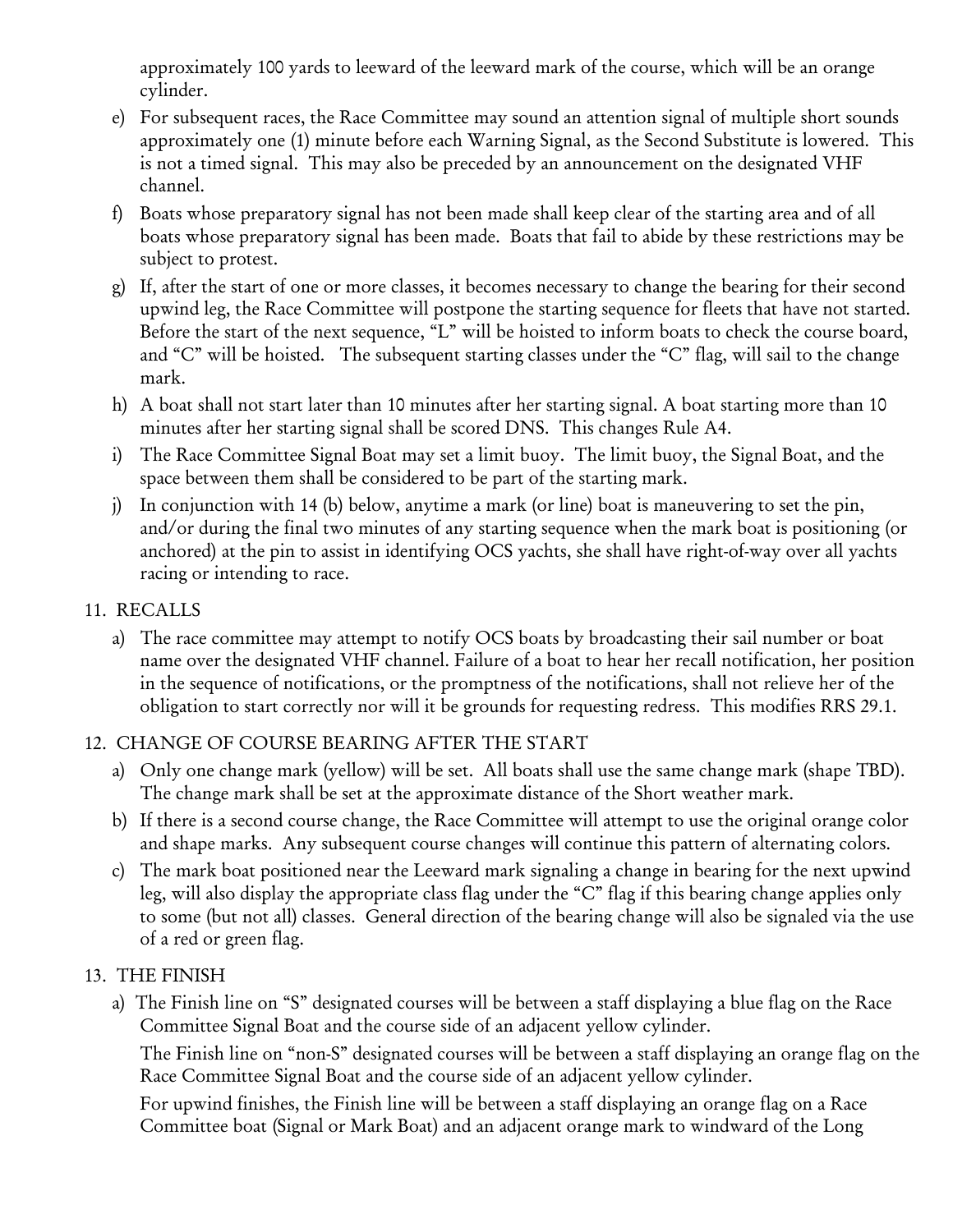weather mark. If however there has been a change in bearing for the second upwing leg, the Finish line will be set to windward of this change yellow mark.

b) If the Race Committee intends to conduct another race, code flag "Second Substitute" will be displayed on the Race Committee Finish Boat, while boats are finishing.

#### 14. PENALTIES

- a) No scoring penalty per RRS 44.3 is available.
- b) Before or after her Preparatory, if a yacht collides with any Race Committee vessel and causes injury or serious damage, her penalty shall be to retire from the Regatta or Series.

#### 15. TIME LIMITS

a) RACE - The time limit for the first boat to finish in each race in each class shall be 2 hours and 30 minutes. Boats failing to finish within 45 minutes of the first boat finishing in their class shall be scored Time Limit Expired (TLE) and scored one point more than the number of boats in her fleet who finished within the time limit. This changes RRS 35 and A4.2.

A boat sailing the course, whose finish position cannot be changed, no matter how she finishes, may be requested by the Race Committee to immediately return to the starting area. Such boat will be scored as though she had completed that race. This changes RRS 28.1, 35, A3, A4.1 and A4.2.

b) REGATTA - No starting sequence will be initiated after 1500 hours on Sunday. For the purposes of this time limit, the initiation of a starting sequence is the first warning signal made regardless of subsequent recalls or postponements.

#### 16. PROTESTS

- a) A boat intending to protest another boat must so notify the Race Committee upon finishing or retiring. This notification must include the name and/or the sail number(s) of the boat(s) she is intending to protest and must be acknowledged by the Race Committee. This changes RRS 61.1(a).
- b) Protests shall be in writing and filed with the Protest Committee within one hour after the Race Committee Signal Boat docks. The protest time limit will be posted on the Official Notice Board
- c) A notice of protests filed and approximate hearing times will be posted within 15 minutes after the protest time limit. This posting constitutes the notice required for Race Committee or Protest Committee protests required under RRS61.1(b).
- d) Notice of a redress hearing that is posted on the Official Notice Board within 15 minutes after the expiration of protest time shall serve as notice to all boats, whether they are identified as parties to the hearing or not, that they may attend the hearing.
- e) It is the responsibility of each boat to check the Official Notice Board to see if she has been cited in a protest or if a request for redress involves her or her interests. Failure of a boat to appear at a hearing will be considered grounds to proceed with the hearing under RRS 63.3(b).

#### 17. SCORING

The Regatta will be scored as provided in Appendix A of the RRS using the Low Point System. Each boat's Regatta score will be the total of her race scores for all races completed in her class on Saturday and Sunday. There shall be no throw-outs. This modifies RRS Appendix A2

The completion of at least one race in a class shall constitute a Regatta for that class.

PHRF classes will be scored using the handicaps provided by PHRF of the Chesapeake Bay using time on

time scoring.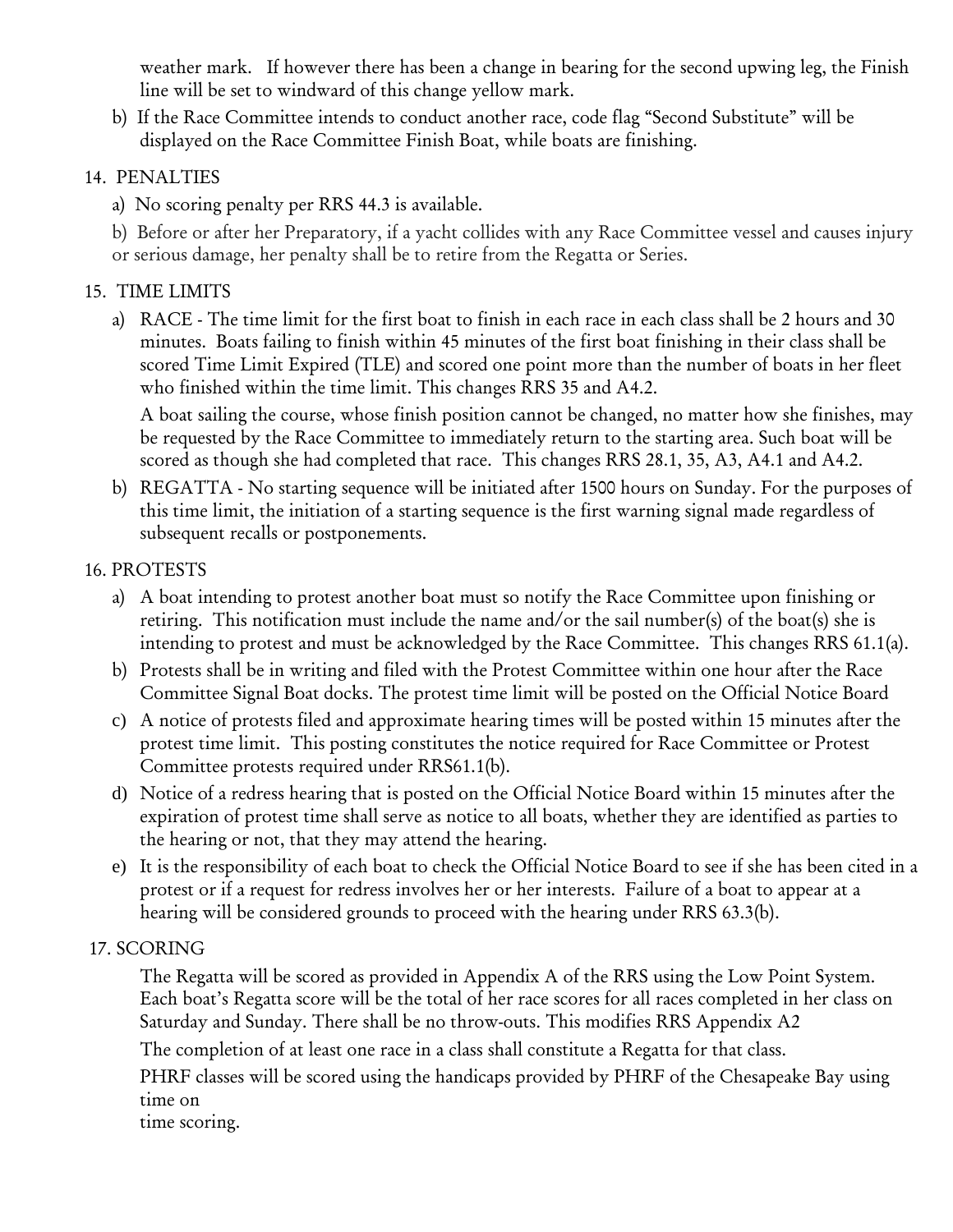#### 18. RETIREMENT

A boat that retires from a race shall notify a Race Committee Boat and be acknowledged, before leaving the race area.

#### 19. HAUL-OUT RESTRICTION

Boats shall remain in the water throughout the regatta. A request to haul-out a boat must be submitted in writing and approved by the Principal Race Officer. This restriction does not apply to the J-70 fleet.

#### 20. CREW LIMITS

- a) Class crew limits are in effect. There will not be a crew weigh-in. It is the skipper's responsibility to ensure that all class crew restrictions are met.
- b) Crew substitutions are allowed in all classes.

#### 21. AWARDS

- a) Class awards for first, second, and third place positions will be presented for Saturday's and Sunday's results. For days with multiple races, class awards will be presented based on combined scores for the day.
- b) Class awards for first, second, and third place positions in the regatta will be presented.
- c) The Brent Halsey Jr. Memorial Trophy

The winner of the Brent Halsey, Jr. Memorial Trophy shall be the class winner who has the lowest score as calculated by the following formula:

*Halsey Trophy Score* = (Class Score/Average Starters) times (Minimum Races/Class Races) Where:

*Class Score* is the total low point score achieved by the Class Winner in his class as provided by the Sailing Instructions.

*Average Starters* is the average number of boats that started in that class.

*Minimum Races* is the number of races completed by the class that has the fewest number of races completed.

*Class Races* is the number of races completed in the class being scored.

Eligible class winners shall be the winners of classes that have been given a separate start and have had at least five boats starting in every race.

The intended purpose of the formula is to identify that class winner who has been most competitive as measured both by the degree to which he has consistently been at the top of his class and the number of boats against which he has competed.

d) The Potts Challenge Trophy

Shall be conducted between three-boat teams representing a yacht club or sailing association. The boats on each team must be declared before the Skipper's Meeting on Friday at 1800. For the 2013 Potts Challenge, each team shall be composed of one boat each from three of the available classes.

The winning team shall have the lowest combined score for all three boats. In the event of a tie, the team whose boats place higher in two of the classes, after any class ties are broken, shall be the winner.

e) Sportsmanship Award

This award shall be given to a boat, individual or other entity whose crew exhibits the highest degree of sportsmanship and spirit of Corinthian competition during the regatta.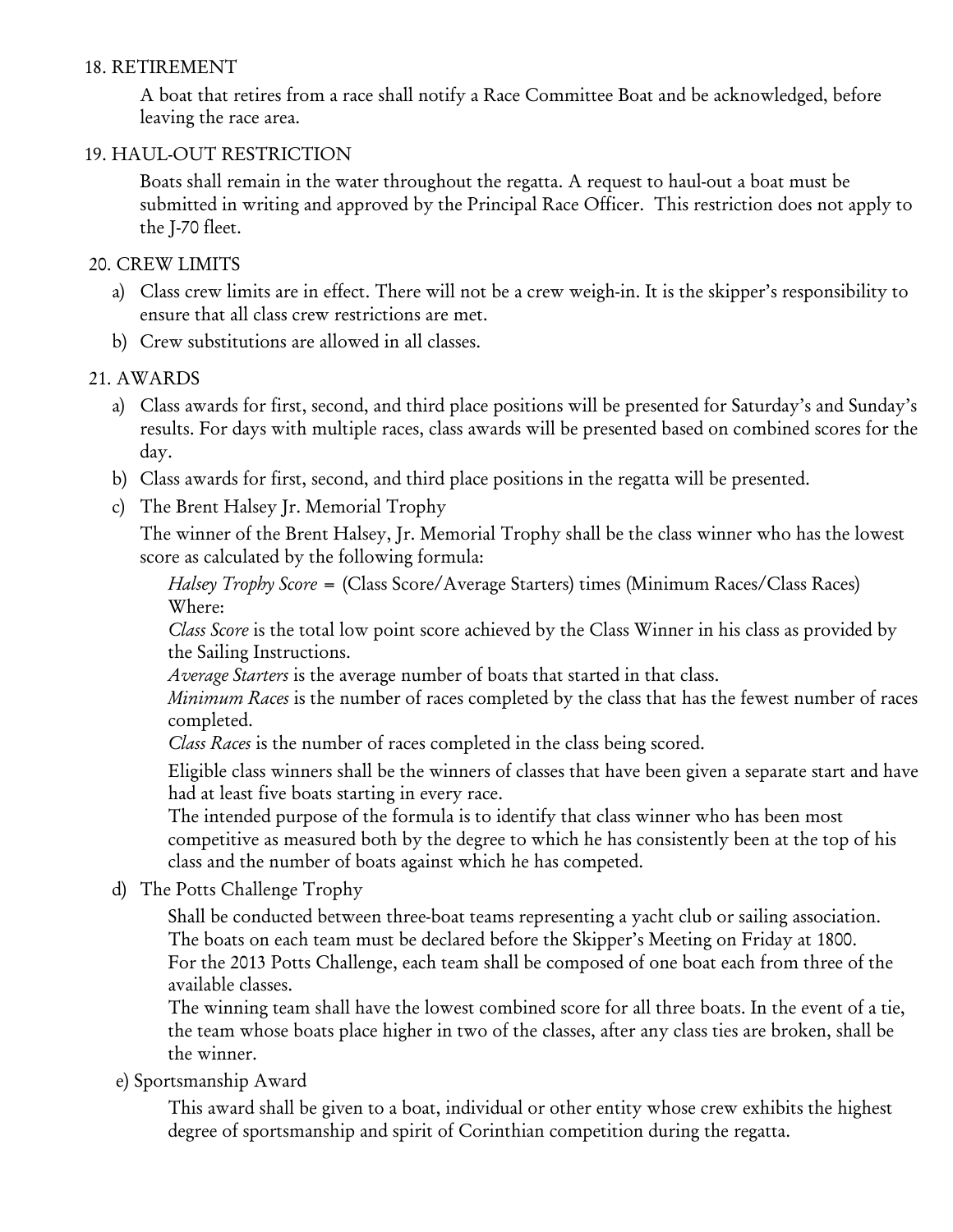#### 22. CONDUCT

- a) The Skipper/Owner of each boat shall be responsible for all actions of his crew and guests.
- b) In the event of a serious breach of conduct, sportsmanship, destruction of property or the failure to comply with the request of the Event Chairman, Race Officer, Committee Member or agent of the Stingray Point Regatta, the Skipper/Owner will be responsible for all damages and the Stingray Point Regatta Race Committee may rescind the boat's entry at any time during the regatta. THE CONSUMPTION OF ALCOHOLIC BEVERAGES BY UNDERAGE CREW MEMBERS AND/OR THEIR UNDERAGED GUESTS WILL LEAD TO THE IMMEDIATE DISQUALIFICATION OF THEIR BOAT FROM THE REGATTA.

#### 23. OF LIABILITY

Competitors DISCLAIMER participate in the regatta entirely at their own risk. See RRS 4, Decision to Race. The organizing authority will not accept any liability for material damage or personal injury or death sustained in conjunction with or prior to, during or after the regatta.